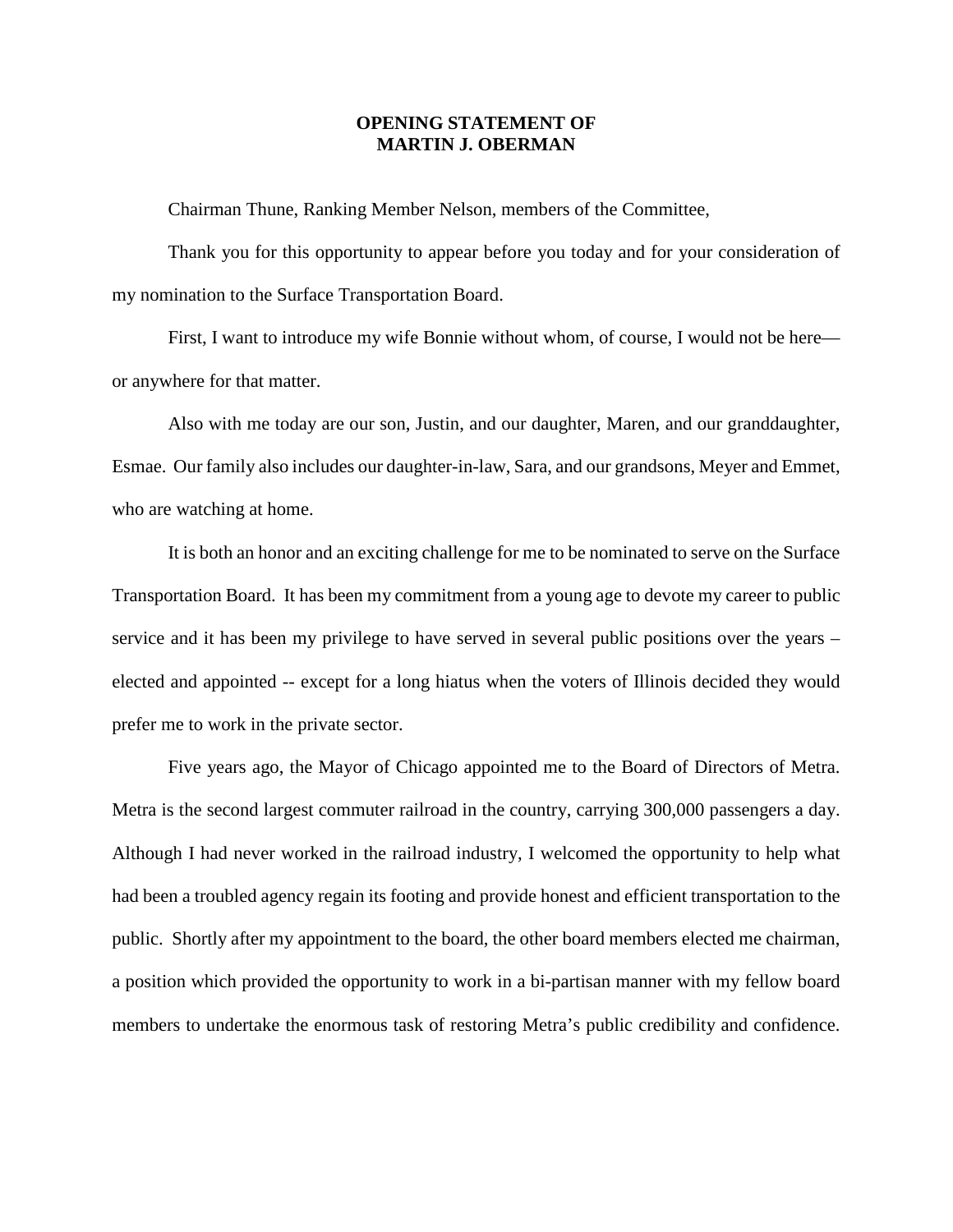While the press has referred to my success in this effort, Metra's turnaround was the result of the hard work of Metra's entire 11 member board and our outstanding CEO, Don Orseno.

Needless to say, my nearly four years at Metra required my total immersion and continuous education in the railroad industry. What better place to learn railroading than the Chicago terminal, the most intense railroad hub in the western hemisphere, maybe the world?

Metra operates 750 trains each day on the same tracks as 500 freights and 100 Amtrak trains. I quickly learned that all aspects of our national rail system are fundamentally interconnected.

I also learned how important the rail system is to the entire national economy and that railroads cannot function, or even survive, if all elements do not work smoothly together, each recognizing the interests and priorities of the other. I remember gently reminding one frustrated Metra commuter who texted to complain about another "freight delay" on his morning commute that his job in Chicago's Loop likely wouldn't have existed but for the contributions to the economy made by the freight railroad which he was complaining about.

At the same time, I learned to value the stellar on-time performance of Metra—better than 95%—despite having to co-exist every minute with the freights and Amtrak. Any passenger service must deliver good on-time performance to survive and thrive. And one cannot lead a commuter railroad—or any railroad—for more than a few hours without coming to grips with the enormous cost of maintaining and improving railroad infrastructure.

Having become knowledgeable about and a champion of the railroad industry during my term at Metra, when a seat later opened up on the STB, my desire to serve was as strong as ever.

The longer I am on this planet, the more aware I become that in our democracy, each of us has both the opportunity and the obligation to contribute to the common good in our own way. In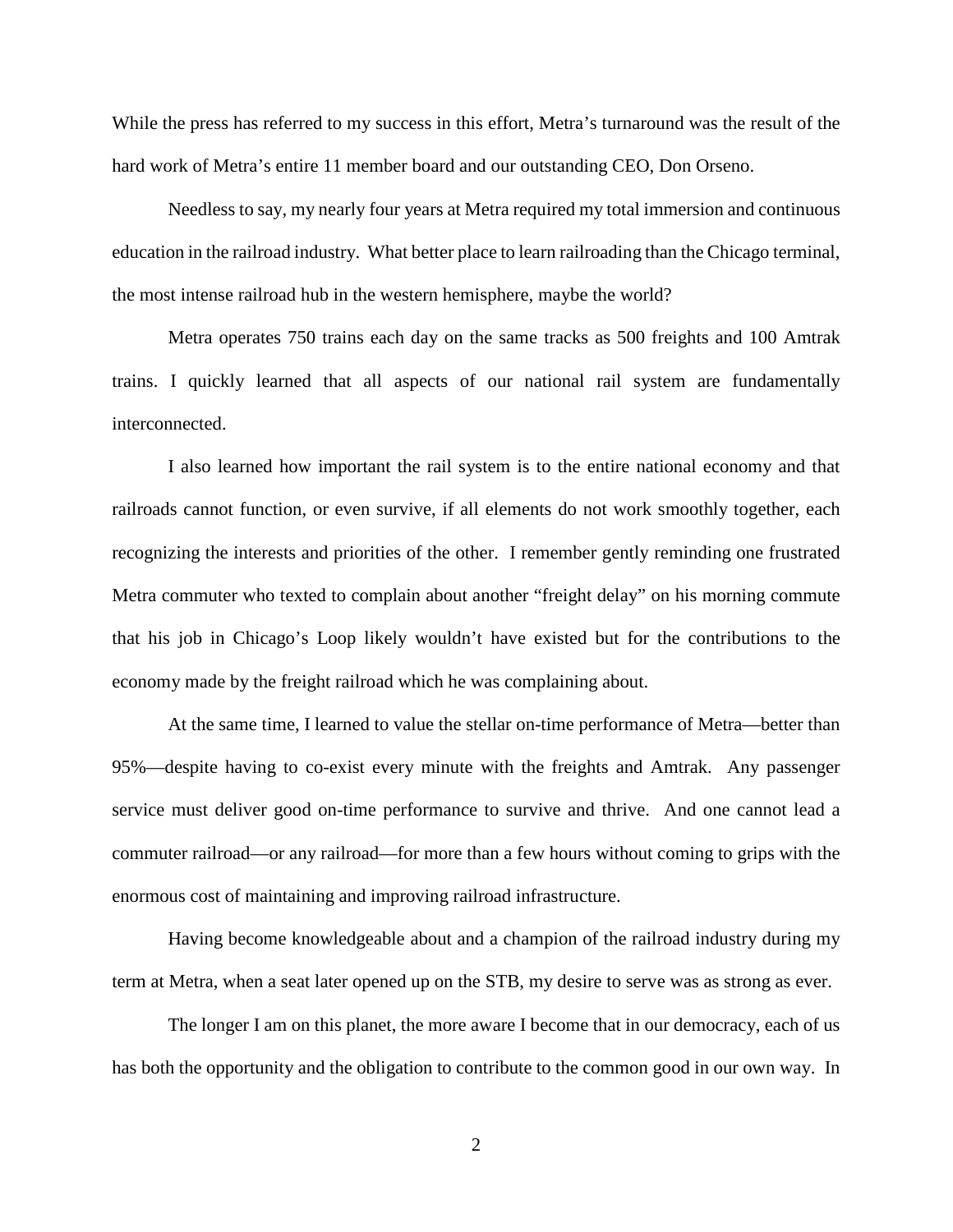my case, having gained expertise in the railroad industry, together with my many years in both public office and as a trial lawyer, I believe I have the experience to take advantage of this opportunity to continue to fulfill my obligations as a citizen.

If confirmed, I will bring not only my past experience, but a fresh outlook. At Metra, it became apparent that many aspects of the railroad industry operate on the basis of "that's always the way we have done it." Honoring precedent and not changing systems that are not broken are important values to which I adhere and there are often sound reasons to continue operations and policies used in the past, particularly with respect to railroads.

Nevertheless, it is also critical to be willing and able to question practices if they appear to be archaic and ineffective at meeting the changing needs of consumers and businesses or keeping pace with technological advancement and the global economy.

Congress recognized this need in the 2015 Reauthorization Act when it directed the STB to examine "whether current large rate case methodologies are sufficient, not unduly complex, and cost effective" and "whether alternative methodologies exist, or could be developed, to streamline, expedite, and address the complexity of large rate cases."

Continuing to implement this mandate, along with the STB's newly granted authority to initiate investigations into service issues, present both the opportunity to improve the regulatory system and the challenge to do it right. To be sure, as the STB continues to move forward under the Reauthorization Act, it should do so judiciously with due regard to protecting the vibrancy of both railroads and shippers.

My entire career has been based on a commitment to well thought-out approaches to setting government policy, pursued only after thorough homework and consultation with available experts

3